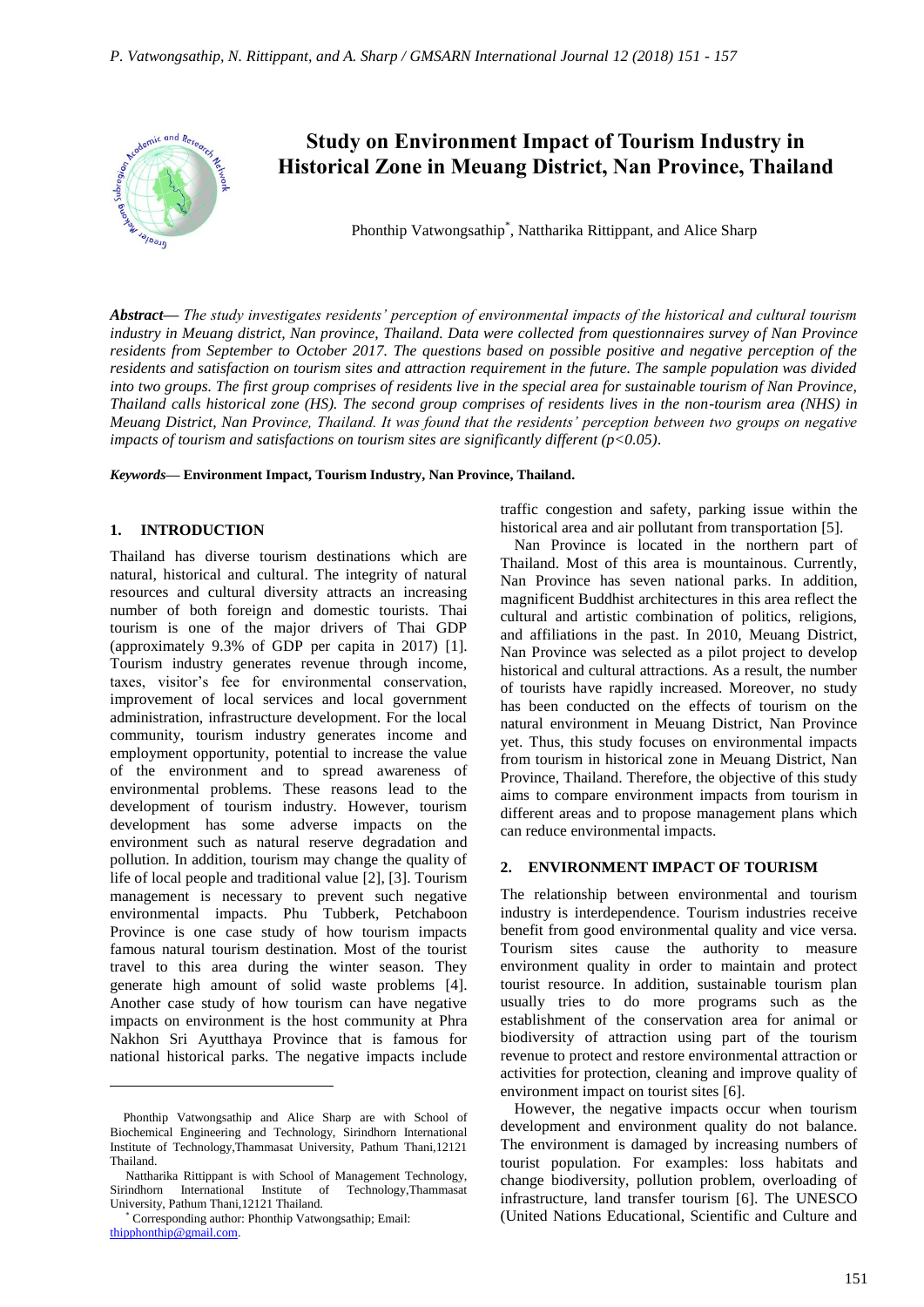Organization) assesses the environment impacts of Luang Prabang, Laos (world heritage site) in terms of increasing population, rural to urban migration, rising density and rapidly changing lifestyles. Solid waste, traffic and pollutant, and wetland and waterway problem will occur when a rapid change in this place and overload carrying capacity. [7]

Municipality solid waste generation (MSW) is one of most importance negative impact of tourism on environment including disgusting odours, generation leachate can contaminate the waterway, emission greenhouse gas and vermination and infection disease [8]. All of the problem from solid waste can damage tourism site, especially tourist population during peak tourism periods cause high amount MSW increasing. The study on the impact of MSW generation on Menorca Island, Spain during 1998-2010 found tourist population increase 1% in this area cause MSW increase 0.282% [9].

Air pollutant impact is one impact of tourism from transportation. Transportations emission pollutant from fossil burnt including nitrogen oxide  $(NO<sub>x</sub>)$ , particulate matter ( $PM_{10}$ ), hydrocarbon (HC) and carbon monoxide (CO). These pollutants impact on environment and human health. Pollutant emission less than 1% of total production from diesel burning.  $NO<sub>x</sub>$  is the most proportion of pollutant, following PM and minimal CO and HC [10].

The sustainable tourism management shared with local communities. The perceptions and attitude of residents on impacts of tourism development is importance for tourism development for long-term success. The factor effect residents' perceive environmental impacts are community attachment, state of the local economy and demographic profile [11]. In addition, the residents who live in difference area from tourism may have different perceptions of tourism impacts depend on distance from tourism sites. Jurowski and Gursoy determined resident<sub>S</sub> who live closest to the <sup>tourism attraction</sup>s perceive negative effect more than resident live far from tourist attraction [12].

#### **3. METHODOLOGY**

#### *3.1 Study Site*

The study site is in Meuang District (Figure 1). It covers the area of 813.1 km<sup>2</sup> with 77,952 populations (the year 2017). There are magnificent Buddhist architectures which reflect the blending of Sukhothai, Lanna, Bagan and Lan Chang cultures. Tourist attractions reflect Nan Province history such as Wat Phumin where the temple was built by past governor, Wat Phra That Chang Kam Worawihan where the temple was used for religious ceremonies by past governor. Nan Province has various cultures and traditions such as long-boat racing, Wai Phrathat festival, Namatsakan Phrathat Khao Noi fair, traditional dance, traditional music and local product such as stone toll, ancient porcelain. In 2006, the center of Meuang District, Nan Province was area for conservation and historical town development by government announcement. Meuang District consists of 11 sub-districts which were divided into two areas. The first area is a special area for sustainable and historical

tourism of Nan Province which consists of four subdistricts of Meuang District (Nai Wiang, Du Tai, Na sao and Bo Suak sub-districts). It calls historical zone (HS). The second area is a non-tourism area which is in other sub-districts in Meuang District, Nan Province (NHS) [12].



**Fig. 1: The special area for sustainable tourism, historical zone, Meuang District, Nan Province, Thailand [13].**

#### *3.2 Data Collection*

The primary data was conducted by a survey in September to October of 2017 which obtained from 400 sample households together with the calculation from Taro-Yamane method following formula:

$$
n = \frac{N}{1 + Ne^2} = \frac{77952}{1 + 77952(0.05)^2} = 397.95
$$

The number of sample form calculation is 398 people, so the survey was conducted information 416 of sample residents from each sub-district in Meuang District is shown in Table 1.The respondents are divided into two groups. The first group is respondents who live in the special area for sustainable and historical tourism (HS).A secondary group is respondents who live in a nontourism area which is in other sub-districts in Meuang, Nan (NHS).The structure of questionnaire used is a set of questions based on residents perceptions and attitude toward environmental impacts of tourism [14], [15]. These questionnaires consist of positive and negative environment impacts of tourism. A five-point Likert-type scale ( $5 =$  strongly agree; 1= strongly disagree) was used for questionnaire items shown in Table 2. The questionnaire surveys also ask about the respondents feeling towards tourism sites and develop tourism in the future[8]. The secondary data was collected from statistics of Thai government agencies and local administration that consist of tourist population who traveled to Nan Province, Thailand and pollutant statistics.

#### *3.3 Data Analysis*

Results from the questionnaires were compared between the first and the second study groups by mean that are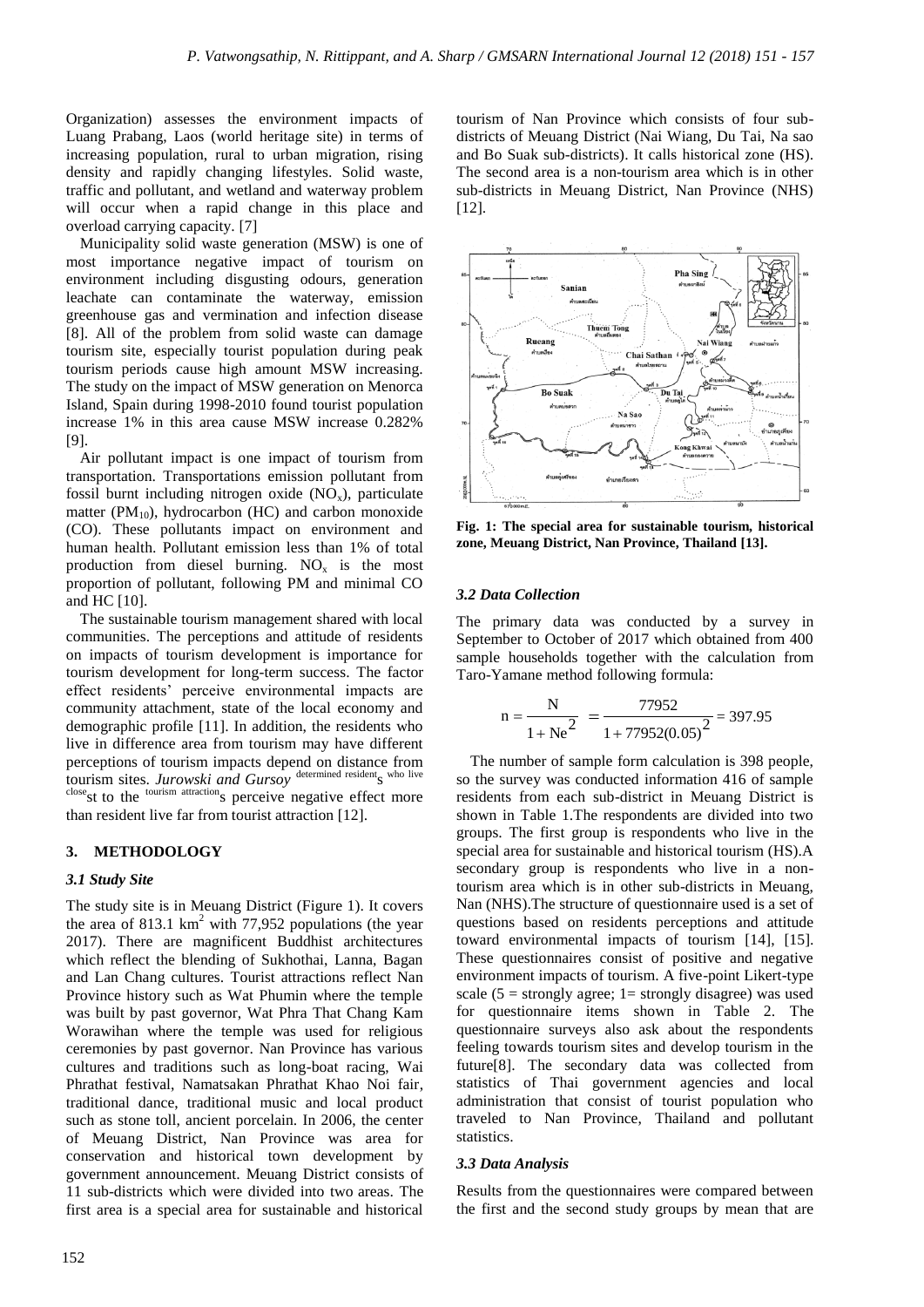interpreted with Arbitrary weighting method following Table 3 and independent sample t-test statistics in SPSS program version 16.0 for the following hypotheses:

H1: Local resident between two group's Perception of positive impact of tourism is different.

H<sub>2</sub>: Local resident between two group's Perception of negative impact of tourism is different.

H3: Satisfacation to tourism site of resident between two group are differrent.

H4: The needs tourism sites in the future between two groups are different.

**Table 1. Number of sample residents in each sub-district in Meuang District[16]**

| No.              | Sub-district   | Population's<br>Meuang Strict, Nan<br>Province | Sample<br>Size |
|------------------|----------------|------------------------------------------------|----------------|
| 1.               | Nai Wiang      | 16107                                          | 93             |
| 2.               | Bο             | 4385                                           | 22             |
| 3.               | Pha Sing       | 4834                                           | 32             |
| $\overline{4}$ . | Chai Sathan    | 7568                                           | 39             |
| 5.               | Thuem Tong     | 3457                                           | 17             |
| б.               | Rueang         | 4920                                           | 25             |
| 7.               | Na Sao         | 3622                                           | 18             |
| 8.               | Du Tai         | 8490                                           | 44             |
| 9.               | Kong Khwai     | 5389                                           | 28             |
| 10.              | <b>Bo Suak</b> | 6616                                           | 34             |
| 11.              | Sanian         | 12564                                          | 64             |
|                  | Total          | 77952                                          | 416            |

**Table 2. Statement of environment impact of tourism**

| Table 2. Statement of environment impact of tourism                               |
|-----------------------------------------------------------------------------------|
| Indicator                                                                         |
| Positive impact                                                                   |
| 1. Tourism makes sense to protection and restoration<br>environment quality $(+)$ |
| 2. tourism contribute to conservation of historical building<br>$^{(+)}$          |
| 3. Tourism stimulation environment awareness in historical<br>site $(+)$          |
| Negative impact                                                                   |
| 4. Tourism cause noise pollution (-)                                              |
| 5. Tourism cause congestion in town (-)                                           |
| 6. Tourism cause overload litter (-)                                              |
| 7. Tourism cause traffic jam (-)                                                  |
| - What is your feeling of the tourism in your<br>community?                       |

- Would you want more or less tourism site in future in your community?

**Table 3. Rules of interpretation by Arbitrary weighting method**

| Scale         | Meaning                                              |
|---------------|------------------------------------------------------|
| $4.21 - 5.00$ | Strongly agree / Excellent / Much More               |
| 3.41-4.20     | Agree /Good / More                                   |
| $2.61 - 3.40$ | Undecided /Satisfactory/ Same                        |
| 1.81-2.60     | Disagree /Poor / Less                                |
| 1.00-1.80     | Strongly disagree /Very Unsatisfactory/<br>Much Less |

#### **4. RESULT AND DISCUSSTION**

#### *4.1 Demographic Profile of Respondents*

Table 4 illustrates the demographic profile of respondents from 416 local residents at Meuang District, Nan Province, Thailand. Two hundred forty-three men (58.4%) and one hundred seventy-three women were surveyed. The age of most respondents ranged from 36- 40 years old (47.6% of total respondents). 43.3% of respondents attended or complete bachelor degree, 39% attend the secondary education, 17% receive primary education while 0.8% are illiterate. Majority of respondents are a trader or private business and most of them live in this town for more than fifteen years. Respondents are divided into two groups: historical zone (HS) and non-tourism area (NHS). Some respondents receive income from tourism industry (6.5%) such as guide, tour bus or souvenirs. Most of the respondents do not receive any income from tourism (93.5%). Some respondents who receive income from tourism industry have other income during low season (59.26%).

#### *4.2 Resident Perception of Tourism Impacts*

Table 5 showed local resident attitudes and perception impact of tourism. Independent t-test statistics were conducted to determine attitude and perceive tourism impact. Both respondents groups agree tourism help them protect and restore that environment quality, stimulate environment awareness in the historical site (HS, mean=3.97 and 3.80; NHS, mean=3.81and 3.84). On the HS and NHS group of respondents' perception tourism contribute to the conservation of historical building are significantly differences (HS, mean=4.09; NHS, mean=3.85). The NHS respondents perceive three of four of negative environmental impacts of tourism more significantly than the HS respondents. NHS respondents associate tourism cause noise pollution (HS, mean=3.27; NHS, mean=3.75), congestion in town (HS, mean=3.29; NHS, mean=3.90) and traffic jam (HS, mean=3.75; NHS, mean=4.31).The HS and NHS respondents' perception on whether tourism causing overload litter are significantly differences (HS, mean=3.58; NHS, mean=4.09). The summary of residents' perception impact illustrates in Table 6. Two Resident groups agree on tourism industry cause positive impacts. Those are not different and the results fail to support the hypothesis 1. Tourism cause negative impacts were agreed by two groups of residents. Those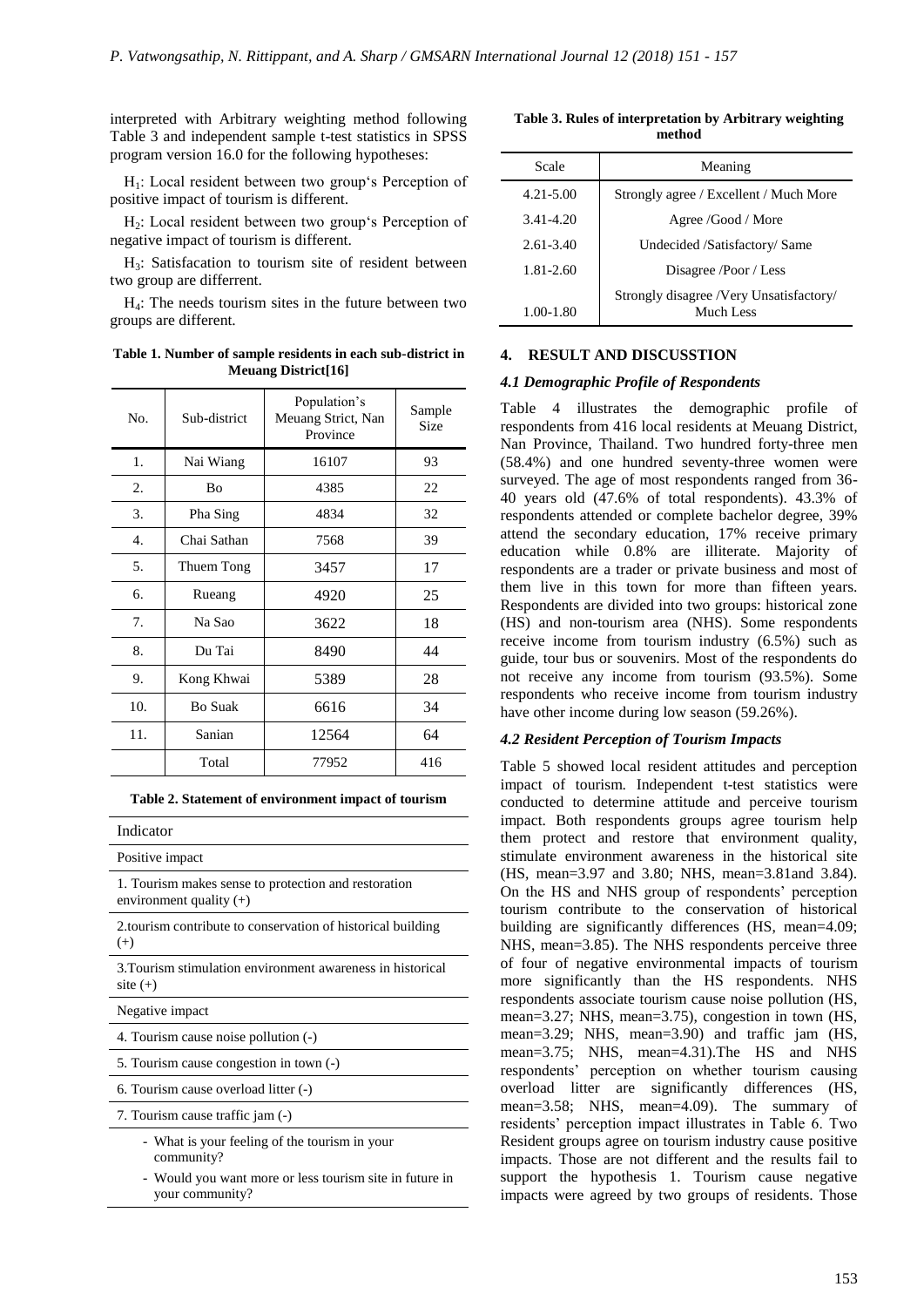are significant different and support that the hypothesis 2 is true (p-value $<$ 0.05).

| Variable                                      | <b>HS</b> Group | <b>NHS</b> Group  | $%$ of<br>Total |
|-----------------------------------------------|-----------------|-------------------|-----------------|
| Gender                                        |                 |                   |                 |
| Male                                          | 98(51.3%)       | 145(64.4%)        | 58.4            |
| Female                                        | 93(48.7%)       | 80(35.6%)         | 41.6            |
| Age                                           |                 |                   |                 |
| $<$ 18 Year Old                               | 33 (17.3%)      | 42 (4.0%)         | 10.1            |
| 18-35 Year Old                                | 42 (22.0%)      | 76 (33.8%)        | 28.4            |
| 36-60 Year Old                                | 86 (45.0%)      | 112<br>$(49.8\%)$ | 47.6            |
| $> 60$ Year Old                               | 30 (15.7%)      | 28 (12.4%)        | 13.9            |
| Education                                     |                 |                   |                 |
| Primary School                                | 30(15.7%)       | $41(18.2\%)$      | 17.1            |
| Junior High School                            | $16(8.4\%)$     | 15(6.7%)          | 7.5             |
| Senior High School                            | 49(25.7%)       | 26(11.6%)         | 18              |
| Vocational<br>Certificate /High<br>Vocational | $25(13.1\%)$    | 33(14.7%)         | 13.9            |
| Graduate                                      | 58(30.4%)       | $106(47.1\%)$     | 39.4            |
| Postgraduate                                  | $10(5.2\%)$     | $4(1.8\%)$        | 3.4             |
| Illiterate or Other                           | 3(1.6%)         | $0(0\%)$          | 0.7             |
| Occupational                                  |                 |                   |                 |
| Farmers                                       | $21(11.0\%)$    | 32(14.2%)         | 12.7            |
| Freelance                                     | 30(15.7%)       | 48(21.3%)         | 18.8            |
| Government<br>Officer                         | 24(12.6%)       | 44(19.6%)         | 16.3            |

|  |  | Table 4 Demographic profile of respondents |  |  |
|--|--|--------------------------------------------|--|--|
|--|--|--------------------------------------------|--|--|

| Officer                                               | 11(5.8%)    | 26(11.6%)    | 8.9   |
|-------------------------------------------------------|-------------|--------------|-------|
| <b>Business</b>                                       | 44(23.0)    | 55(24.4%)    | 23.8  |
| Maid                                                  | $6(3.1\%)$  | $4(1.8\%)$   | 2.4   |
| Student                                               | 37(19.4)    | $9(4.0\%)$   | 11.1  |
| Unemployment                                          | 5(2.6%)     | $5(2.2\%)$   | 2.4   |
| Other                                                 | 13(6.8%)    | $2(0.9\%)$   | 3.6   |
| Monthly income                                        | Baht/Month  |              |       |
| $<$ 10,000                                            | 85(44.5)    | 57(25.3%)    | 34.1  |
| 10,001-15,000                                         | 37(19.4)    | 56(24.9%)    | 22.4  |
| 15,001-20,000                                         | 19(9.9%)    | $10(4.4\%)$  | 7.0   |
| 20,001-50,000                                         | 33(17.3)    | $63(28.0\%)$ | 23.1  |
| >50,000                                               | 17(8.9%)    | 39(17.3%)    | 13.5  |
| <b>Resident Tenure</b>                                |             |              |       |
| $>5$ Year                                             | $16(8.4\%)$ | $7(3.1\%)$   | 5.5   |
| 5-10 Year                                             | 13(6.8%)    | 19(8.4%)     | 7.7   |
| 11-15 Year                                            | 39(20.4 %)  | 29(12.9%)    | 16.3  |
| $<$ 15 Year                                           | 123(64.4%)  | 170(75.6%)   | 70.4  |
| Not Receive Income<br>From Tourism<br>Industry        | 172(90.1)   | 217(96.4)    | 93.5  |
| Receiving Income<br>From Tourism<br>Industry          | 19(9.9%)    | $8(3.6\%)$   | 6.5   |
| Receiving Other<br><b>Income During</b><br>Low Season | 15(78.95%)  | 1(12.5%)     | 59.26 |
| Not Receiving<br>Other Income In A<br>Low Season      | 4(21.05%)   | 7(87.5%)     | 40.74 |

## **Table 5 Local resident attitude and perceive impact of tourism was analyze by t-test analysis**

|                                                                             |               | <b>Historical Area</b> |           | Non-historical Area |      |                |         |              |
|-----------------------------------------------------------------------------|---------------|------------------------|-----------|---------------------|------|----------------|---------|--------------|
| Indicator                                                                   | $\mathcal{X}$ | S.D.                   | Meaning   | $\mathcal{X}$       | S.D. | Meaning        | T       | $\mathbf{P}$ |
| 1. Tourism makes sense to protection and restoration<br>environment quality | 3.97          | 0.96                   | agree     | 3.81                | 0.87 | agree          | 1.79    | 0.07         |
| 2. Tourism contribute to conservation of historical building                | 4.09          | 0.96                   | agree     | 3.85                | 0.91 | agree          | 2.62    | $0.01*$      |
| 3. Tourism stimulation environment awareness in historical<br>site          | 3.80          | 1.04                   | agree     | 3.84                | 1.03 | agree          | $-0.48$ | 0.63         |
| 4. Tourism cause noise pollution                                            | 3.27          | 1.19                   | undecided | 3.75                | 1.17 | agree          | $-4.17$ | $0.00*$      |
| 5. Tourism cause congestion in town                                         | 3.29          | 1.26                   | undecided | 3.90                | 1.22 | agree          | $-4.99$ | $0.00*$      |
| 6. Tourism cause overload litter                                            | 3.58          | 1.22                   | agree     | 4.09                | 1.15 | agree          | $-4.41$ | $0.00*$      |
| 7. Tourism cause traffic jam                                                | 3.75          | 1.18                   | agree     | 4.31                | 1.02 | strongly agree | $-5.08$ | $0.00*$      |
| $*_{p-value} < 0.05$<br>**Reliability scale ( $\alpha$ =0.82)               |               |                        |           |                     |      |                |         |              |

154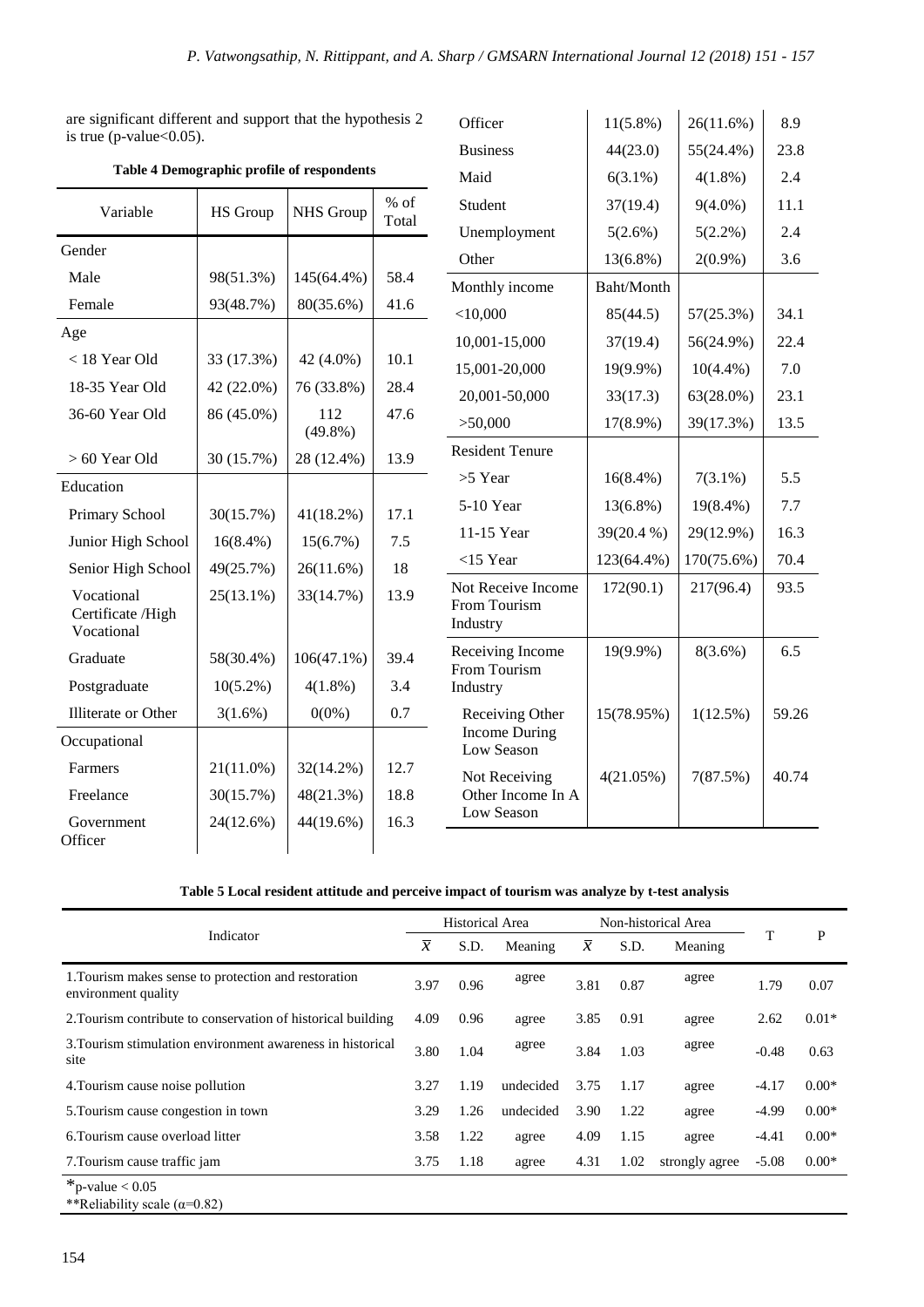| Group              | Measurement    | HS      | <b>NHS</b> |  |
|--------------------|----------------|---------|------------|--|
|                    | $\overline{x}$ | 3.95    | 3.83       |  |
| Positive<br>Impact | S.D.           | 0.87    | 0.79       |  |
|                    | Meaning        | Agree   | Agree      |  |
|                    | T              | 1.44    |            |  |
|                    | P              | 0.15    |            |  |
|                    | $\overline{x}$ | 3.47    | 4.01       |  |
| Negative<br>Impact | S.D.           | 1.07    | 1.02       |  |
|                    | Meaning        | Agree   | Agree      |  |
|                    | T              | $-5.26$ |            |  |
|                    | P              | $0.00*$ |            |  |

**Table 6. Summary of resident's perception**

 $*_{p-value} < 0.05$ 



**Fig. 2 show relationship between carbon monoxide (average one hour) and tourist population 2012-2016[19] [20].**

The resident's perception of negative impact environment of tourism at Meuang District, Nan Province, Thailand was compared the relationship between tourist population and negative impact statistics. In this study, focus on air pollution and solid waste problems. Carbon monoxide is one of the pollutions from fossil fuel burnt. Figure 2 shows the relationship between tourist populations who came to Nan Province, Thailand and carbon monoxide in atmosphere from January 2012 to December 2016. The residents perceive that tourism is causing air pollution related to carbon monoxide statistics. Tourist populations visit Nan Province during January to March which is seasonality and winter season more than another month as same as the concentration of carbon monoxide one hour. *Nwadiogbu* report that the concentration of carbon monoxide depends on the situation of the traffic in the area [17]. The respondents agree that tourism causes traffic jam that is related to the concentration of carbon monoxide, however the concentration of carbon monoxide in this area is not higher than standard value [18]. It does not affect the

resident's health (less than 30 ppm).The population of tourist results on transportation by using private cars due to distance between different tourist attractions. For example, after arrival to travel Meuang District, tourists appear to visit to national park by driving the car because it is more comfortable and convenient.

The relationship between tourist population and solid waste is unclear because solid waste systems in Nan Province consist of sanitary landfills which collect solid waste mass data, but most of the solid waste in this area are incorrectly disposed and are not measured.

#### *4.3 The Satisfactions of Resident about Tourism in Local Tourism*

Residents' satisfaction of tourism in local tourism shows in Table 7. Satisfaction of tourism site between two groups is significant differences and support hypothesis 3 (HS, mean=3.93; NHS, mean=3.65). The figure 3 shows frequency of satisfactions where residents who live at HS have a higher level of tourism satisfaction than NHS resident. The residents assess positive and negative impacts of tourism base on what advantage they can receive from tourism industry versus the costs they will incur [11]. HS residents perceive negative impacts less than NHS resident.



**Fig. 3. Frequency of satisfactions of resident.**

**Table 7. Shows residents' satisfaction of tourism in local tourism**

| S.D.<br>Meaning<br>P<br>$\overline{x}$              |  |  |  |  |  |  |  |  |
|-----------------------------------------------------|--|--|--|--|--|--|--|--|
| 3.93<br>1.06<br>2.72<br>$0.01*$<br>HS group<br>Good |  |  |  |  |  |  |  |  |
| 3.65<br>1.05<br>NHS group<br>Good                   |  |  |  |  |  |  |  |  |
| *p-value $< 0.05$                                   |  |  |  |  |  |  |  |  |

#### *4.4 Resident Wants More or Less Tourism Site in Future*

Table 8 show residents' requirement on tourism attraction of tourism site between two groups is not difference and fail to support the hypothesis 4 (HS, mean=3.83; NHS, mean=3.60). The figure 4 show frequency of tourism site requirement found residents who live at HS want tourism site less than NHS resident.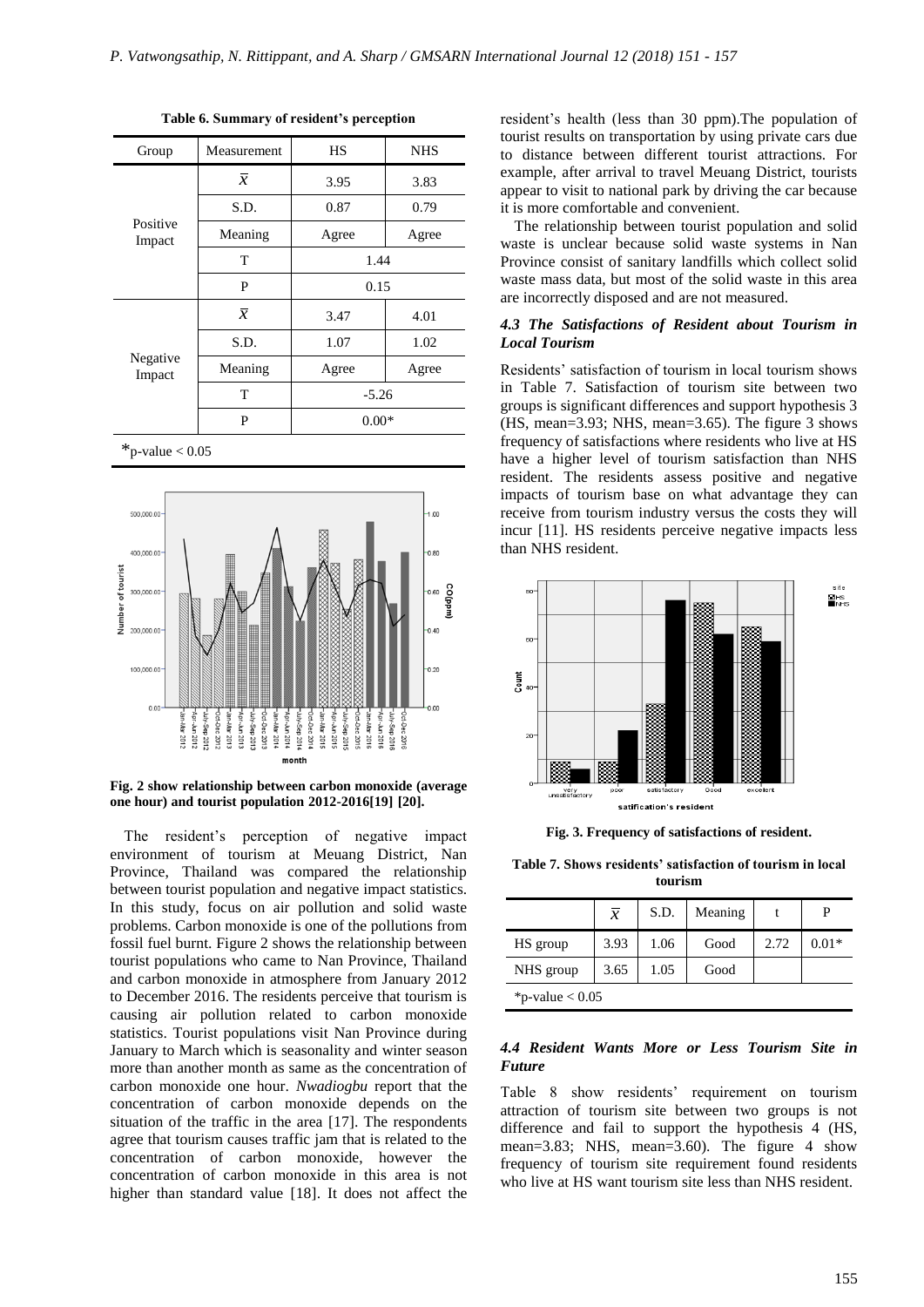|           | $\overline{x}$ | S.D. | Meaning |      | D    |
|-----------|----------------|------|---------|------|------|
| HS group  | 3.83           | 1.14 | Good    | 2.01 | 0.05 |
| NHS group | 3.60           | 1.21 | Good    |      |      |

**Table 8. show resident s' requirement on tourism attraction of tourism site**



**Fig. 4. Frequency of resident want tourism site.**

The NHS residents perceive negative impact more than HS group but most respondents want more tourism attractions in the future because the residents are shown to be favorable toward growth but less favorable toward the tourism being near home which can create some problem such as traffic jam and litter [21]. The responses may have been influenced by the respondents' desire for economic benefits from tourism or better quality of life.

### **5. CONCLUSION**

The aim of this paper was to assess residents' perception of environment impacts of tourism between two resident sites in Meuang District, Nan Province, Thailand. Residents' perceptions of negative environment impacts of tourism industry between two groups of residences are remarkably different. The respondents residing in nontourism area perceive negative impacts more than respondents closely tourism area including noise pollution, congestion in town, overload of litter and traffic congestion. However, they have positive impacts from tourism and more support tourism development in the future. Tourism management should aim to reduce negative impacts of tourism. It is also necessary to demonstrate the importance of tourism on economic expansion in order to reduce poverty of residents, to supporting secondary jobs resident during low season, campaign for cyclists by bike lanes and car not allowed parking on bike lanes that help decreased traffic jam or air pollutions problem in tourism area, an increasing public transportation between tourism sites, a development solid waste system in tourism site by the trash can be seen easily and the waste is sorted out.

The limitation in this study is the inability to find the

complete solid waste statistic data because solid waste management system consisting with sanitary landfill and improper landfill are not cover total solid waste generation (estimate 45% of total waste generation in Meuang District, Nan Province, Thailand). In 2017, Nan Province has started to change solid waste management system plan by close or restoration improper solid waste management system [22].

#### **ACKNOWLEDGEMENT**

This paper was partially financed by National Science and Technology Development Agency, Thailand (NSTDA) and Sirindhorn International Institute of Technology, Thammasat University (SIIT)

#### **REFERENCE**

- [1] Misrahi, R.C.a.T.2017. The Travel & Tourism Competitiveness Report 2017. *World Economic Forum*: 320-321.
- [2] Mbaiwa, J.E.2005. The socio-cultural impacts of tourism development in the Okavango Delta, Botswana. *Journal of Tourism and Cultural Change,* 2005. **2**(3):163-185.
- [3] Farajirad, A. and S. Aghajani.2010. The relationship between tourism and environment*. Iranian Journal of Tourism & Hospitality Islamic Azad University, Garmsar Branch* 1(1):37-48
- [4] Sankham, V. 2015. Phu Tub Berk acts over garbage problems.*The nation* [online serial]: from world wide web [http://www.nationmultimedia.com/detail/national/30](http://www.nationmultimedia.com/detail/national/30272217) [272217.](http://www.nationmultimedia.com/detail/national/30272217)
- [5] Staiff, R. and S. Ongkhluap.2012. Tourism and the perceptions of local communities: case study of the World Heritage site of the Historic City of Ayutthaya, Thailand. *Community development through World Heritage*, 2012: 48.
- [6] Mason, P., *Tourism Impacts, Planing and Management*. : 2003. 52-62.
- [7] UNESCO. 2004. tourism and heritage site management in the world heritage town Luang Prabang. [online serial]: from world wide web: http://whc.unesco.org/en/activities/583/
- [8] WTO.2004. Indicators of Sustainable Development for Tourism Destinations A Guidebook., *World Tourism Organization*.
- [9] Mateu-Sbert, J., et al..2013.The impact of tourism on municipal solid waste generation: the case of Menorca Island (Spain). *Waste management,*. **33**(12): 2589-2593.
- [10]Reşitoğlu, İ.A., K. Altinişik, and A. Keskin, The pollutant emissions from diesel-engine vehicles and exhaust aftertreatment systems*. Clean Technologies and Environmental Policy*, 2015. **17**(1):15-27.
- [11]Amuquandoh, F.E.. 2010. Residents' perceptions of the environmental impacts of tourism in the Lake Bosomtwe Basin, Ghana*. Journal of Sustainable Tourism,*. **18**(2): 223-238.
- [12]Jurowski, C. and D. Gursoy2004. Distance effects on residents' attitudes toward touirm. *Annals of tourism research*. 31(2): 296-312